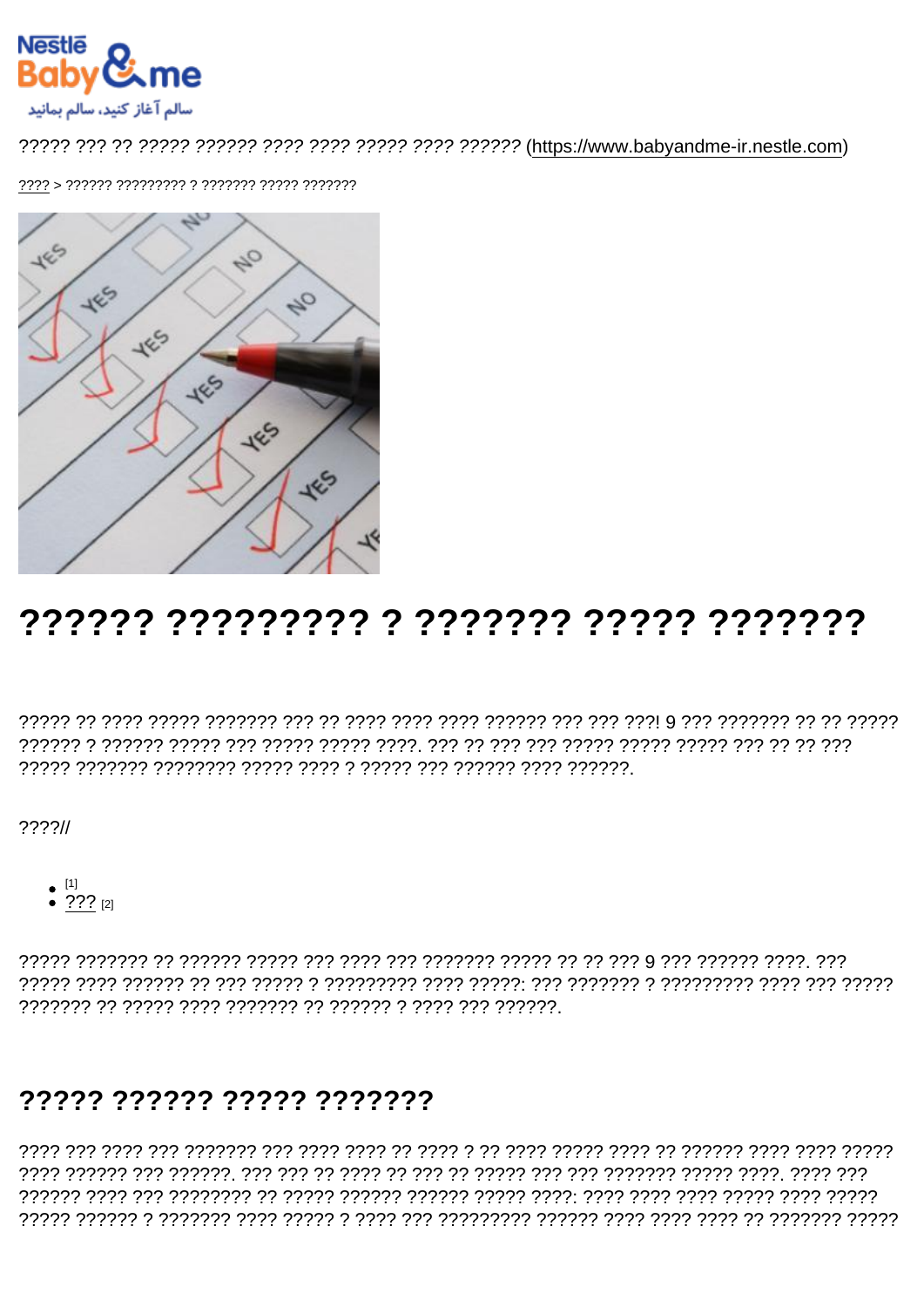רר ררר ררררררר רררוררר רררר ררך רר הררורר רר. ררר רררר ררור רר ררך ררר הררור ררורך ר ררורר ררוורר 

???? ???? ???? ? ???? RH.

 $\bullet$ 

# ????? ?????? ??????

ררך רוררורך רוררוך הרורך הין רורך רורך רורוך רך רורך רורור רורורן רורור הרורוך רורורור רורורך רן רור  $22222$ 

#### 

- 
- 77 777 77777 77777 77777777

## ????? ???????? ??????

- רְיִרְיָךְ רְיָ רְיִרְיָךָ רְיִרְיִךְ רְיָרְיָךְ רְיִרְיָךְ רְיִרְיָךְ רְיִרְיָרְ רְיִרְיֹךְ הְיִרְיֹךָ הְיִרְיָרָ רְיִרְיֹךָ הְיִרְיֹךָ בְּוֹלְיֹךָ הַ
- 77777 777777
- $????? ???$
-